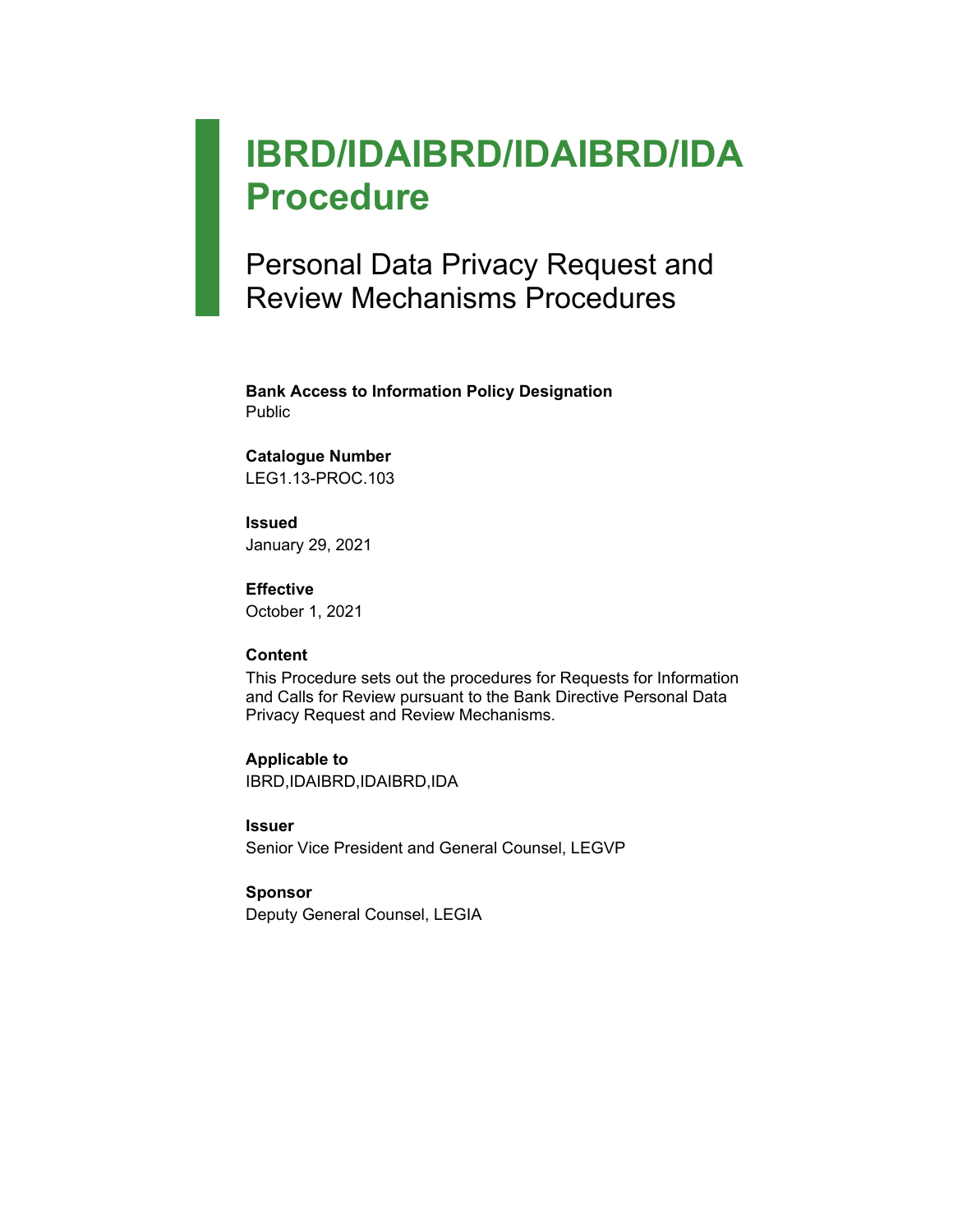## **SECTION I – PURPOSE AND APPLICATION**

- 1. This Procedure sets out the steps for Requests for Information and Calls for Review.
- 2. This Procedure applies to the Bank.

### **SECTION II – DEFINITIONS**

As used in this Procedure, the capitalized terms and acronyms have the meanings set out in: (a) the World Bank Group Policy: Personal Data Privacy; (b) the Bank Directive: Personal Data Privacy Request and Review Mechanism; or (c) set out below:

- 1. Privacy Portal: The Bank's IT system for administering Privacy Self-Assessments, Data Protection Impact Assessments, Records of Processing Activity and handling Requests for Information.
- 2. Process Owner: The Staff responsible for a business activity that includes Processing of Personal Data. A Process Owner is determined by the factual circumstances, without regard to the Staff's position or grade level. The business activity may be a one-time activity or an ongoing program-based activity.

## **SECTION III – SCOPE**

A. Admissibility of a Request for Information.

A Request for Information is admissible if:

- 1. It is submitted by the Data Subject or, where otherwise impossible, by their duly authorized representative in writing and in English language via the Privacy Portal, specifying:
	- a. Any prior contact with or exposure to the Bank to support the retrieval of information;
	- b. In case of Staff Data Subjects, if a request for available information through the Human Resource self-service portal (myHR) or other personnel administration self-service applications available to Staff has been made prior to submitting a Request for Information.
	- c. The information sought in accordance with Section III.B, paragraph 1 of the Bank Directive Personal Data Privacy Request and Review;
	- d. The reasons justifying the Data Subject's need for representation if applicable.
- 2. The Data Subject's identity is sufficiently established;
- 3. It is consistent with Section III.A, paragraph 2(c) of the Bank Directive Personal Data Privacy Request and Review Mechanisms,;
- 4. It is not excluded according to Section III.A, paragraph 1 of the Bank Directive Personal Data Privacy Request and Review.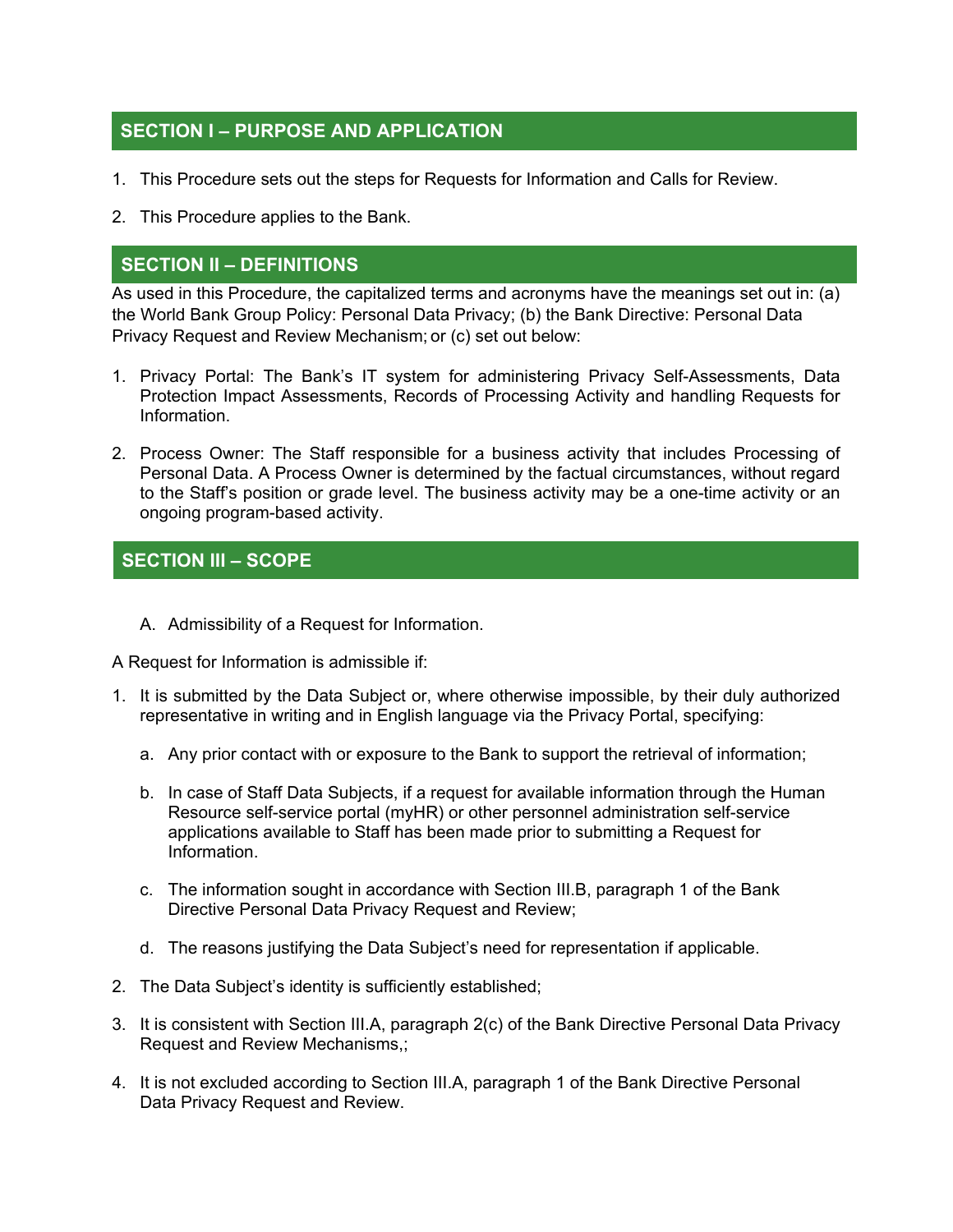B. Admissibility of a Call for Review

A Call for Review is admissible if:

- 1. Made formally and in English language by the Data Subject or by their duly authorized representative demonstrating the Data Subject's reasonable belief of a violation of Principles 1 – 6 and 7 (b)(i) of the Privacy Policy and noting a previous unsuccessful request to the Bank, where feasible, to correct the violation;
- 2. The identity of the Data Subject is sufficiently established;
- 3. It is consistent with Section III.A, paragraph 2(c) of the Bank Directive: Personal Data Privacy Request and Review Mechanisms;
- 4. It is not excluded according to Section III.A, paragraph 1 of the Bank Directive: Personal Data Privacy Request and Review Mechanism.
- 5. As the case may be, the Data Subject:
	- a. Submits the Call for First Tier Review within 60 days of the Data Subject's ability: (a) to gain knowledge of the end of the Processing activity; or (b) to gain a reasonable belief of the ongoing noncompliant Processing activity.
	- b. Following the determination of the First Tier Reviewer, submits an appeal in connection with the Call for Review to the Second Tier Reviewer to:
		- i. the World Bank Administrative Tribunal, in case of a Data Subject having standing before it, pursuant to the requirements of the Statute of the World Bank Administrative Tribunal.
		- ii. the External Expert Reviewer, in case of any other Data Subject, within 30 days of the determination of the First Tier Reviewer;
- 6. It does not fall within the authority of : (1) The World Bank Inspection Panel originally established in 1993 pursuant to Resolution No. IBRD 93-10 and Resolution No. IDA 93-6, the current role and functions of which are set forth in Resolution No. IBRD 2020-0004/IDA 2020- 0003, dated September 8, 2020 (the "Inspection Panel Resolution") and in Part II of Resolution No. IBRD 2020-0005/IDA 2020-0004, dated September 8, 2020 ("The World Bank Accountability Mechanism"); (2) institutions of the Sanctions System according to the WBG Policy: Sanctions for Fraud and Corruption including determinations with respect to Personal Data within the competence of the SDO/EO and Sanctions Board; (3) the Access to Information Committee or Access to Information Appeals Board according to the Bank Policy on Access to Information; (4) the Ethics and Business Conduct Department or the Integrity Vice Presidency and Human Resources Vice President regarding the determination whether misconduct occurred in connection with the Processing of Personal Data.
	- C. Processing of a Call for Review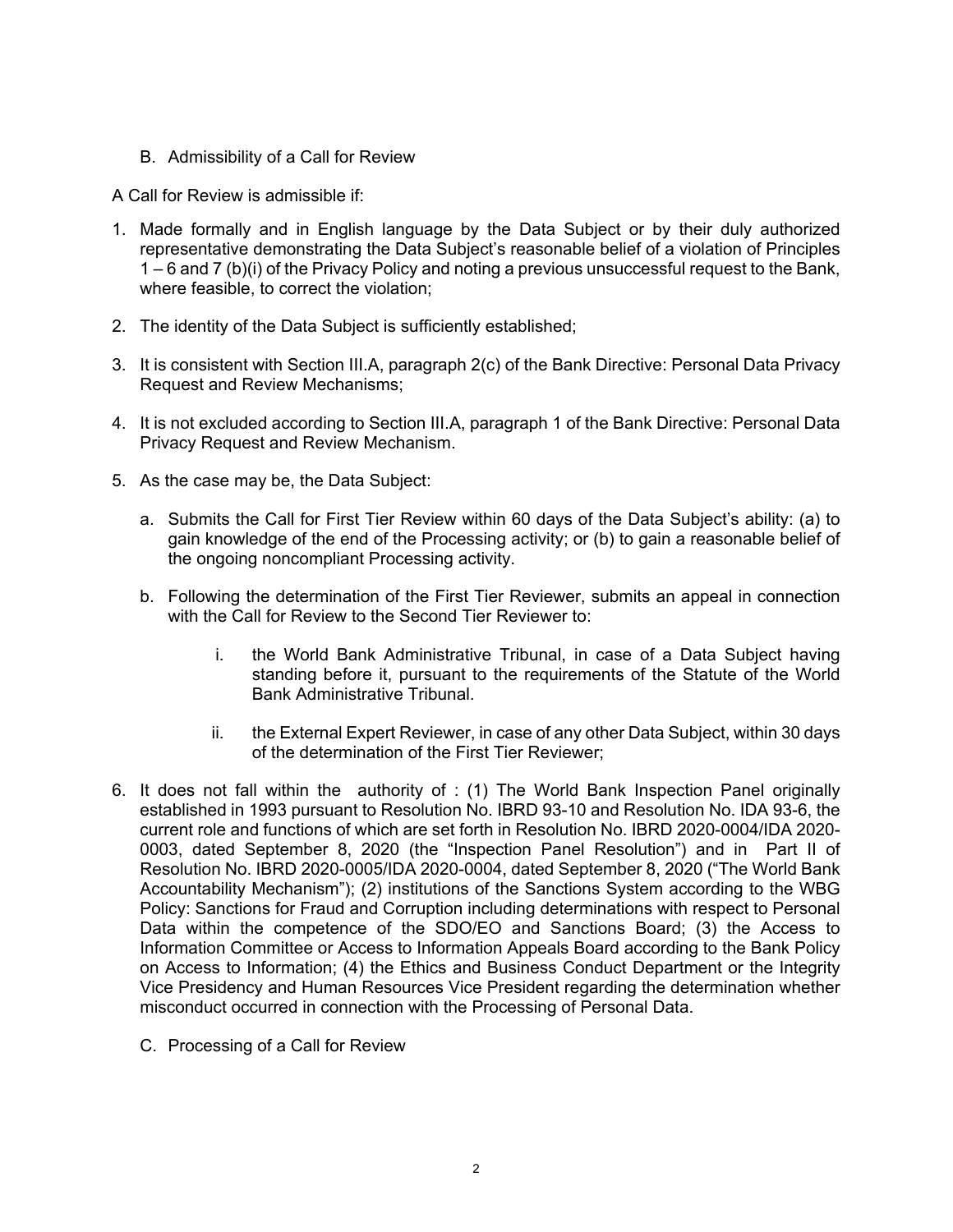- 1. A Data Subject may submit a Call for First Tier Review to the First Tier Reviewer within 60 days of the Data Subject's ability: (a) to gain knowledge of the end of the Processing activity; or (b) to gain a reasonable belief of the ongoing noncompliant Processing activity.
- 2. Within 30 days of the receipt of a Call for Review, the First Tier Reviewer:
	- a. Reviews the admissibility of the Call for Review according to Section III.B of this Procedure;
	- b. Determines whether Personal Data has been or is being Processed in violation of Principles  $1 - 6$  and  $7$  (b)(i) of the Privacy Policy;
	- c. Determines the relief to be provided pursuant to Section III.C, paragraph 2(b) of the Bank Directive Personal Data Privacy Request and Review Mechanisms;
	- d. Informs the Data Subject of its determination in writing.
- 3. Following the First Tier Reviewer's determination, the Data Subject may submit an appeal in connection with the Call for Review to:
	- a. The World Bank Administrative Tribunal in the case of Data Subjects having standing before the World Bank Administrative Tribunal pursuant to the requirements of and for decision in relation to the Call for Review in accordance with the Statute of the World Bank Administrative Tribunal.
	- b. The External Exert Reviewer in the case of all other Data Subjects within 30 days of the First Tier Reviewer's determination. At its next session, the External Expert Reviewer:
		- i. Reviews the admissibility of the Call for Review according to Section III.B of this Procedure;
		- ii. Reviews de novo the Data Subject's Call for Review;
		- iii. Upholds or reverses the First Tier Reviewer determination;
		- iv. Informs the Data Subject of its determination in writing.
- 4. The Process Owner informs the Data Subject about the implementation of the determination of the First or Second Tier Reviewer within 60 days.

### **SECTION IV – EXCEPTION**

None.

#### **SECTION V – WAIVER**

The Senior Vice President and Group General Counsel may waive any provision of this Procedure within the Senior Vice President and Group General Counsel's functional authority.